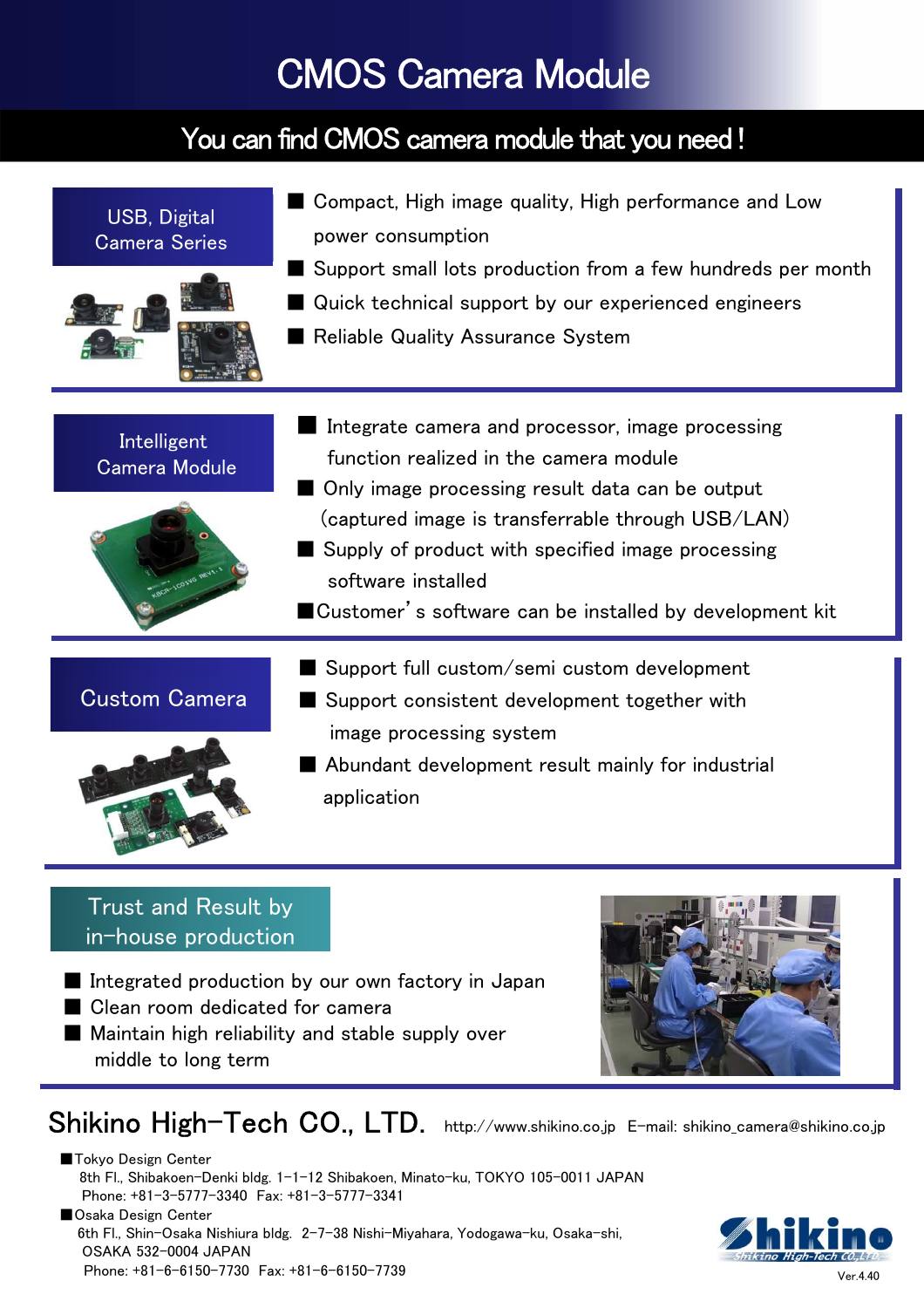# USB Camera

|                             | <b>Image Sensor</b>                                           | 1/2.7-inch Color Sensor (Rolling shutter)                                                                              |  |  |  |  |
|-----------------------------|---------------------------------------------------------------|------------------------------------------------------------------------------------------------------------------------|--|--|--|--|
| <b>KBCR-S01TU</b>           | Total number of [pixels]                                      | $1920 \times 1080 / 1280 \times 720$                                                                                   |  |  |  |  |
| Fall of 2019<br>2M pixels   | Image area [mm]                                               | $5.76 \times 3.24$                                                                                                     |  |  |  |  |
|                             | Output signal format                                          | USB3.1-Gen1 (YUV)                                                                                                      |  |  |  |  |
|                             | External connection                                           | USB3 MicroB connector                                                                                                  |  |  |  |  |
|                             | Function                                                      | Auto Exposure Control, Auto Gain Control, Auto White Balance,<br>Various image adjustment functions (software control) |  |  |  |  |
|                             | Power supply voltage[V] /<br>Power consumption[W]             | 5.0 / T.B.D                                                                                                            |  |  |  |  |
| PCB Dimension 40 mm × 30 mm | * Specification may be changed, because of under development. |                                                                                                                        |  |  |  |  |
| KBCR-S02MU                  | Image Sensor                                                  | 1/3-inch Color Sensor (Rolling shutter)                                                                                |  |  |  |  |
|                             | Total number of [pixels]                                      | $1280 \times 1024$                                                                                                     |  |  |  |  |
| 1.3M pixels                 | Image area [mm]                                               | $4.80 \times 3.84$                                                                                                     |  |  |  |  |
|                             | Output signal format                                          | USB2.0 (YUV/MJPEG)                                                                                                     |  |  |  |  |
|                             | External connection                                           | USB mini B connector                                                                                                   |  |  |  |  |
|                             | Function                                                      | Auto Exposure Control, Auto Gain Control, Auto White Balance,<br>Various image adjustment functions (software control) |  |  |  |  |
|                             | Power supply voltage[V] /<br>Power consumption[W]             | 5.0 / 1.00(MAX)                                                                                                        |  |  |  |  |
| PCB Dimension 45 mm × 32 mm | Operation temp.[°C] /Storage temp. [°C]                       | $-10 \sim +60$ / $-20 \sim +80$ (excluding lens)                                                                       |  |  |  |  |
| KBCR-S03MU                  | Image Sensor                                                  | 1/4-inch Color Sensor (Rolling shutter)                                                                                |  |  |  |  |
|                             | Total number of [pixels]                                      | $1280 \times 960$ / 640 $\times$ 480                                                                                   |  |  |  |  |
| 1.2M pixels                 | Imaging area [mm]                                             | $3.84 \times 2.88$                                                                                                     |  |  |  |  |
|                             | Output signal format                                          | USB2.0 (YUV/MJPEG)                                                                                                     |  |  |  |  |
|                             | External connection                                           | 5pin connector                                                                                                         |  |  |  |  |
|                             | Function                                                      | Auto Exposure Control, Auto Gain Control, Auto White Balance,<br>Various image adjustment functions (software control) |  |  |  |  |
|                             | Power supply voltage[V] /<br>Power consumption[W]             | 5.0 / 1.00(MAX)                                                                                                        |  |  |  |  |
| PCB Dimension 15 mm × 40 mm | Operation temp.[°C] /Storage temp. [°C]                       | $-10 \sim +60$ / $-20 \sim +70$ (excluding lens)                                                                       |  |  |  |  |
| KBCR-S07VU                  | Image Sensor                                                  | 1/4-inch Color Sensor (Rolling shutter)                                                                                |  |  |  |  |
|                             | Total number of [pixels]                                      | $640 \times 480$                                                                                                       |  |  |  |  |
| 0.3M pixels                 | Imaging area [mm]                                             | $3.6 \times 2.7$                                                                                                       |  |  |  |  |
|                             | Output signal format                                          | USB2.0 (YUV/MJPEG)                                                                                                     |  |  |  |  |
|                             | External connection                                           | 5pin connector                                                                                                         |  |  |  |  |
|                             | Function                                                      | Auto Exposure Control, Auto Gain Control, Auto White Balance,<br>Various image adjustment functions(software control)  |  |  |  |  |
|                             | Power supply voltage[V] /<br>Power consumption[W]             | 5.0 / 0.5(MAX)                                                                                                         |  |  |  |  |
| PCB Dimension 15 mm × 40 mm | Operation temp.[°C] /Storage temp. [°C]                       | $-20 \sim +60$ / $-20 \sim +70$ (excluding lens)                                                                       |  |  |  |  |
|                             | Image Sensor                                                  | 1/3-inch Monochrome Sensor (Global shutter)                                                                            |  |  |  |  |
| KBCR-S51VUF                 | Total number of [pixels]                                      | $640 \times 480$                                                                                                       |  |  |  |  |
| 0.3M pixels                 | Imaging area [mm]                                             | $3.84 \times 2.88$                                                                                                     |  |  |  |  |
|                             | Output signal format                                          | USB2.0(YUV)                                                                                                            |  |  |  |  |
|                             | External connection                                           | 5pin connector                                                                                                         |  |  |  |  |
|                             | Function                                                      | Auto Exposure Control, Auto Gain Control,<br>Various image adjustment functions (software control)                     |  |  |  |  |
|                             | Power supply voltage[V] /<br>Power consumption[W]             | $5.0 / 0.75$ (MAX)                                                                                                     |  |  |  |  |
| PCB Dimension 34 mm × 34 mm | Operation temp.[°C] / Storage temp. [°C]                      | $-20 \sim +60$ / $-20 \sim +80$ (excluding lens)                                                                       |  |  |  |  |
|                             |                                                               |                                                                                                                        |  |  |  |  |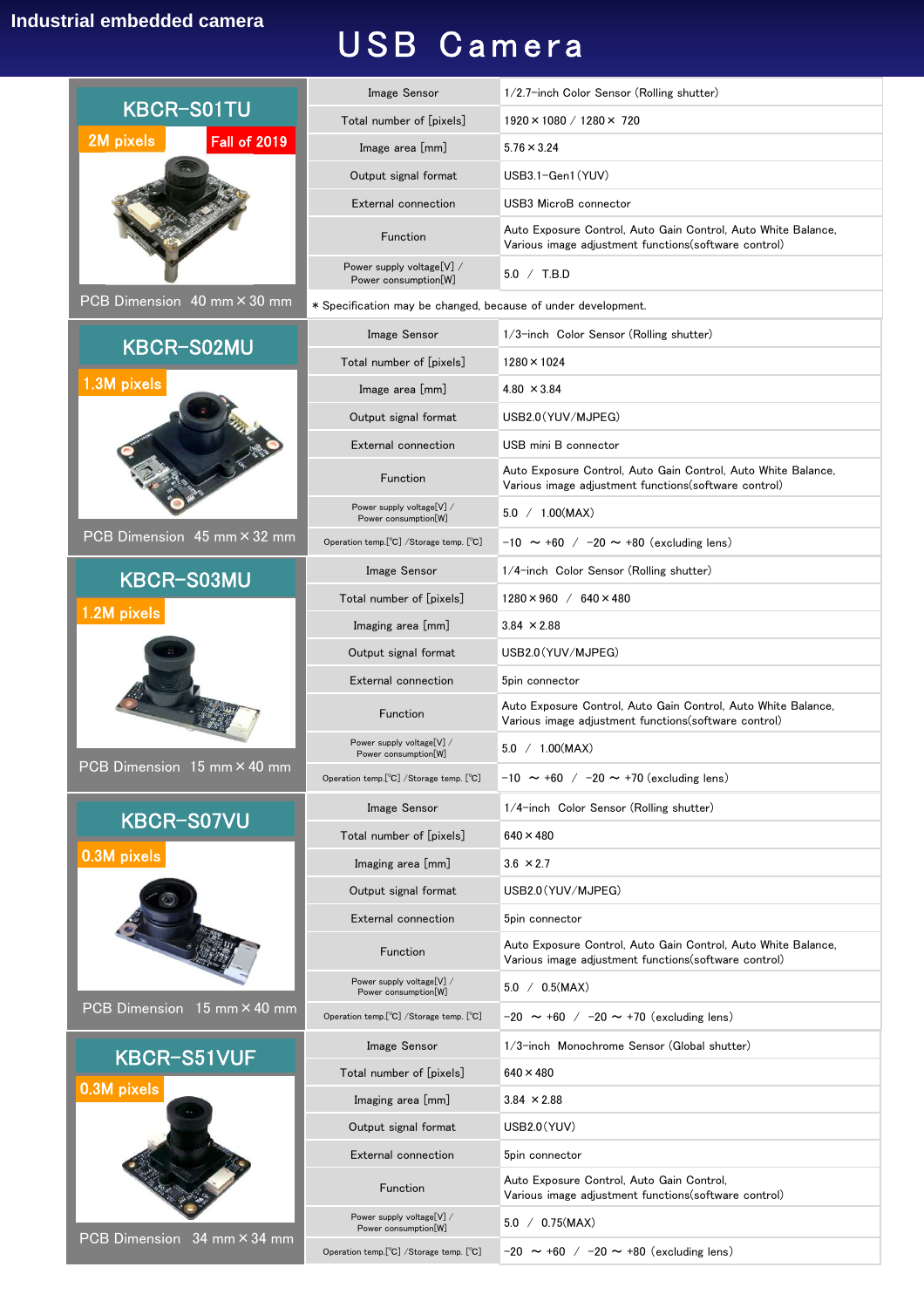### **Industrial embedded camera**

# Digital/NTSC Output Camera

|                                    | Image Sensor                                                  | 1/2.7-inch Color Sensor (Rolling shutter)                                                                 |  |  |  |  |
|------------------------------------|---------------------------------------------------------------|-----------------------------------------------------------------------------------------------------------|--|--|--|--|
| KBCR-S03TG                         | Total number of [pixels]                                      | $1920 \times 1080 / 1280 \times 960 / 1280 \times 720$                                                    |  |  |  |  |
| 2M pixels                          | Imaging area [mm]                                             | $5.76 \times 3.24$                                                                                        |  |  |  |  |
|                                    | Output signal format                                          | <b>YUV4:2:2</b>                                                                                           |  |  |  |  |
|                                    | External connection                                           | 60pin connector                                                                                           |  |  |  |  |
| In development                     | Function                                                      | Auto Exposure Control. Auto Gain Control.<br>Various image adjustment functions by I2C                    |  |  |  |  |
|                                    | Power supply voltage[V] /<br>Power consumption[W]             | 5.0 / T.B.D                                                                                               |  |  |  |  |
| PCB Dimension 40 mm × 30mm         | * Specification may be changed, because of under development. |                                                                                                           |  |  |  |  |
| KBCR-S01TL                         | Image Sensor                                                  | 1/2.8-inch Color Sensor (Rolling shutter)                                                                 |  |  |  |  |
|                                    | Total number of [pixels]                                      | $1920 \times 1080$ / $1280 \times 720$                                                                    |  |  |  |  |
| <b>Fall of 2019</b><br>2M pixels   | Imaging area [mm]                                             | $5.6 \times 3.1$                                                                                          |  |  |  |  |
|                                    | Output signal format                                          | RAW10bit (Low voltage LVDS serial 150mVp-p:DDR-4ch)                                                       |  |  |  |  |
|                                    | External connection                                           | 30pin connector                                                                                           |  |  |  |  |
|                                    | Function                                                      | Wide dynamic range                                                                                        |  |  |  |  |
|                                    | Power supply voltage[V] /<br>Power consumption[W]             | $3.3, 1.8 / 1.0$ (MAX)                                                                                    |  |  |  |  |
| PCB Dimension 32 mm × 32 mm        | Operation temp.[°C] /Storage temp. [°C]                       | $-10 \sim +60$ / $-20 \sim +70$ (excluding lens)                                                          |  |  |  |  |
|                                    | Image Sensor                                                  | 1/4-inch Color Sensor (Rolling shutter)                                                                   |  |  |  |  |
| KBCR-S07VG                         | Total number of [pixels]                                      | $640 \times 480$                                                                                          |  |  |  |  |
| 0.3M pixels                        | Imaging area [mm]                                             | $3.6 \times 2.7$                                                                                          |  |  |  |  |
|                                    | Output signal format                                          | YUV4:2:2 (8bit)                                                                                           |  |  |  |  |
|                                    | External connection                                           | 24pin connector                                                                                           |  |  |  |  |
|                                    | Function                                                      | Auto Exposure Control, Auto Gain Control, Auto White Balance<br>Various image adjustment functions by I2C |  |  |  |  |
|                                    | Power supply voltage[V] /<br>Power consumption[W]             | 3.3 / 0.43(MAX)                                                                                           |  |  |  |  |
| PCB Dimension 24 mm × 27 mm        | Operation temp.[°C] /Storage temp. [°C]                       | $-20 \sim +60$ / $-20 \sim +70$ (excluding lens)                                                          |  |  |  |  |
| KBCR-S51VG                         | <b>Image Sensor</b>                                           | 1/3-inch Monochrome Sensor (Global shutter)                                                               |  |  |  |  |
| 0.3M pixels                        | Total number of [pixels]                                      | $752 \times 480$                                                                                          |  |  |  |  |
|                                    | Imaging area [mm]                                             | $4.51 \times 2.88$                                                                                        |  |  |  |  |
|                                    | Output signal format                                          | Monochrome RAW 10bit                                                                                      |  |  |  |  |
|                                    | External connection                                           | 24pin connector                                                                                           |  |  |  |  |
|                                    | Function                                                      | Auto Exposure Control, Auto Gain Control<br>Various image adjustment functions by I2C                     |  |  |  |  |
|                                    | Power supply voltage[V] /<br>Power consumption[W]             | 3.3 / 0.27(MAX)                                                                                           |  |  |  |  |
| PCB Dimension 32 mm × 24 mm        | Operation temp.[°C] /Storage temp. [°C]                       | $-10 \sim +60$ / $-20 \sim +70$ (excluding lens)                                                          |  |  |  |  |
| <b>KBCR-SO2NT</b>                  | <b>Image Sensor</b>                                           | 1/4-inch Color sensor (Rolling shutter)                                                                   |  |  |  |  |
| 0.3M pixels<br><b>Fall of 2019</b> | Total number of [pixels]                                      | $640 \times 480$                                                                                          |  |  |  |  |
|                                    | Imaging area [mm]                                             | $3.6 \times 2.7$                                                                                          |  |  |  |  |
|                                    | Output signal format                                          | NTSC composite                                                                                            |  |  |  |  |
|                                    | <b>External connection</b>                                    | 7pin connector                                                                                            |  |  |  |  |
|                                    | <b>Function</b>                                               | Auto Exposure Control, Auto Gain Control, Auto White Balance                                              |  |  |  |  |
|                                    | Power supply voltage[V] /<br>Power consumption W]             | $5 \sim 12 / 0.5$ (MAX)                                                                                   |  |  |  |  |
| PCB Dimension 32 mm × 32 mm        | Operation temp.[°C] /Storage temp. [°C]                       | $-10 \sim +60$ / $-20 \sim +70$ (excluding lens)                                                          |  |  |  |  |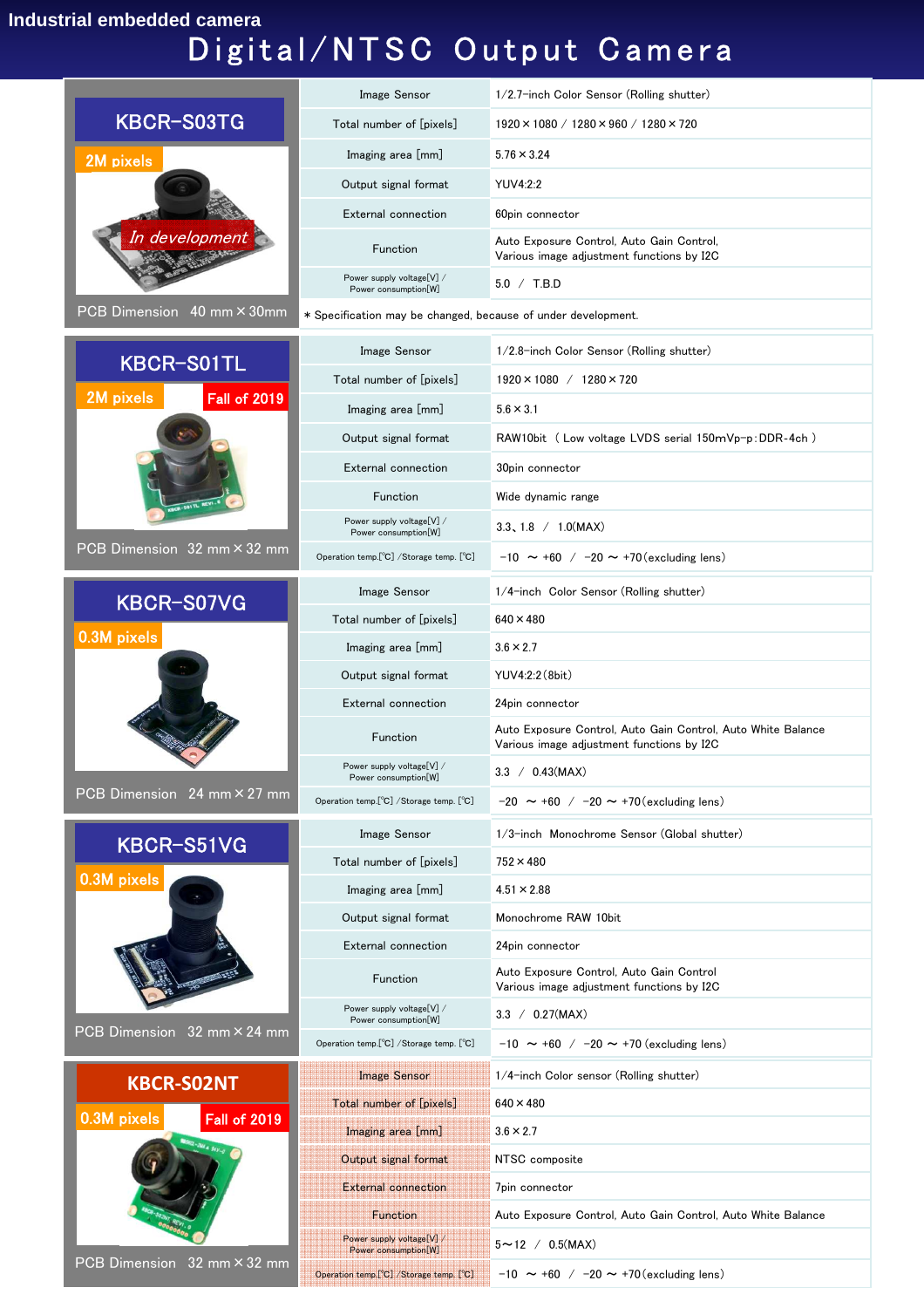# Intelligent Camera Module

## Function Summary

- Integrate a camera with a high-speed processor and configure various image processing functions in the module ■Camera image transfer method is UVC1.0 (USB Video Class)
- Output only the results information of image processing without outputting image data. (It reduces load of camera connected equipment)
- Adopted a low-noise CMOS sensor and support exposure, gain and white balance adjustment.
- Correspond for small lot, long-term and stable supply for industrial purposes.
- Offer full technical support and semi-customized development. (Lens selectable, customized camera application development is possible)

# **Applications**

- $\blacksquare$  Marketing tool for shopping mall, retail (i.e., analyzing customer / consumer. preferential treatment for regular customer etc.)
- Monitor and security (Entering/leaving room control) ■Vending and Ticketing machine Digital signage
- **Inspection and recognition (Printing / Defect inspection, Character and 1D/2D barcode / QR code reading)**



## Software Development Kit (SDK) Coptional Products

User can develop software with System Development Kit.  $\Box$  Network module  $\Box$  Box

【SDK Contents】 1.Extention board x 1 \*SD slot, USBHost 2.USB-Serial conversion adopter for development x 1 3.D-Sub9/8pin – Serial conversion cable x 1 4.USB cable x 2 (A male miniB) 5.AC adaptor (5V/2.0A) x 1 6.Jumper socket x 3 7.DVD-ROM for development x 1

8.Lens

| KBCR-iC01MG | Lens x 2pcs (HPB1007, HPB1027) |
|-------------|--------------------------------|
| KBCR-iC01VG | Lens x 2pcs (HPB1007, HPB1027) |
| KBCR-iC51VG | Lens x 1pce (HPB1014)          |
|             |                                |

※ SDK and optional product is sold as a set with the camera module.









PoE Wired LAN board

Wired LAN board





Wireless LAN board ・IEEE802.11b/g/n (max.72.2Mbps)





・Support PoE Wired LAN board only. ・Photo is with diffuser for LED.

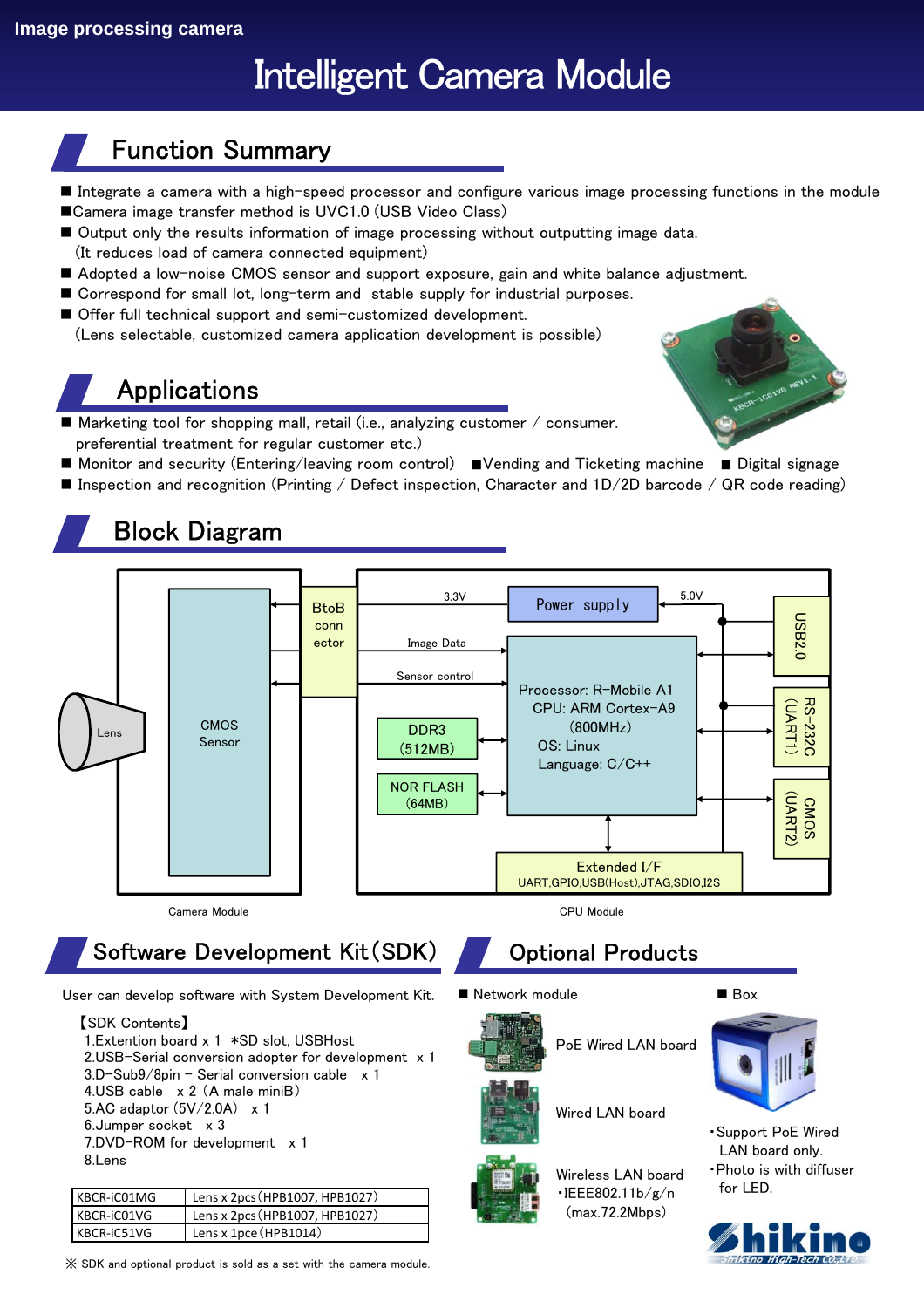# Intelligent Camera Standard

| KBCR-iC01MG                                              | <b>Basic Characteristics</b> |                                                              |  |  |  |  |
|----------------------------------------------------------|------------------------------|--------------------------------------------------------------|--|--|--|--|
|                                                          | Image Sensor                 | 1/4-inch Color Sensor (Rolling shutter)                      |  |  |  |  |
| 1.2M pixels                                              | Total number of [pixels]     | $1280 \times 960$                                            |  |  |  |  |
|                                                          | Image area [mm]              | $3.84 \times 2.88$                                           |  |  |  |  |
|                                                          | Output signal format         | <b>YUV4:2:2</b>                                              |  |  |  |  |
|                                                          | Interface                    | USB2.0, RS-232C, LAN (Wired)                                 |  |  |  |  |
|                                                          | Image adjustment function    | Auto Exposure Control. Auto Gain Control                     |  |  |  |  |
|                                                          | Power supply voltage [V]     | 5.0                                                          |  |  |  |  |
| $PCB$ Dimension 50 mm $\times$ 50                        | Power consumption [W]        | 2.00(MAX)                                                    |  |  |  |  |
| * Lens recommended for 1/4 sensor or more                | Operation temp. [°C]         | $-10 \sim +60$                                               |  |  |  |  |
| KBCR-iC01VG                                              |                              | <b>Basic Characteristics</b>                                 |  |  |  |  |
|                                                          | Image Sensor                 | 1/4-inch Color Sensor (Rolling shutter)                      |  |  |  |  |
| 0.3M pixels                                              | Total number of [pixels]     | $640 \times 480$                                             |  |  |  |  |
|                                                          | Image area [mm]              | $3.84 \times 2.88$                                           |  |  |  |  |
|                                                          | Output signal format         | <b>YUV4:2:2</b>                                              |  |  |  |  |
|                                                          | Interface                    | USB2.0, RS-232C, LAN (Wired, Wireless)                       |  |  |  |  |
|                                                          | Image adjustment function    | Auto Exposure Control, Auto Gain Control, Auto White Balance |  |  |  |  |
|                                                          | Power supply voltage [V]     | 5.0                                                          |  |  |  |  |
| PCB Dimension 50 mm $\times$ 50                          | Power consumption [W]        | 1.50(MAX)                                                    |  |  |  |  |
| * Lens recommended for 1/4 sensor or more                | Operation temp. [°C]         | $-10 \sim +60$                                               |  |  |  |  |
|                                                          |                              |                                                              |  |  |  |  |
| KBCR-iC51VG                                              |                              | <b>Basic Characteristics</b>                                 |  |  |  |  |
|                                                          | Image Sensor                 | 1/3-inch Monochrome Sensor (Global shutter)                  |  |  |  |  |
| 0.3M pixels                                              | Total number of [pixels]     | $752 \times 476$                                             |  |  |  |  |
|                                                          | Image area [mm]              | $4.51 \times 2.88$                                           |  |  |  |  |
|                                                          | Output signal format         | Monochrome 8bit                                              |  |  |  |  |
|                                                          | Interface                    | USB2.0, RS-232C, LAN (Wired, Wireless)                       |  |  |  |  |
|                                                          | Image adjustment function    | Auto Exposure Control, Auto Gain Control                     |  |  |  |  |
|                                                          | Power supply voltage [V]     | 5.0                                                          |  |  |  |  |
| PCB Dimension 50 mm $\times$ 50                          | Power consumption [W]        | 1.50(MAX)                                                    |  |  |  |  |
| * Lens recommended for 1/3 sensor or more                | Operation temp. [°C]         | $-10 \sim +60$                                               |  |  |  |  |
| <b>KBCR-iC07VG</b>                                       |                              | 基本特性                                                         |  |  |  |  |
|                                                          | Image Sensor                 | 1/4-inch Color Sensor (Rolling shutter)                      |  |  |  |  |
| <b>NEW</b><br>0.3M pixels                                | Total number of [pixels]     | $640 \times 480$                                             |  |  |  |  |
|                                                          | Image area [mm]              | $3.6 \times 2.7$                                             |  |  |  |  |
|                                                          | Output signal format         | <b>YUV4:2:2</b>                                              |  |  |  |  |
|                                                          | Interface                    | USB2.0, RS-232C, LAN                                         |  |  |  |  |
|                                                          | Image adjustment function    | Auto Exposure Control, Auto Gain Control                     |  |  |  |  |
|                                                          | Power supply voltage [V]     | 5.0                                                          |  |  |  |  |
| PCB Dimension 50 mm × 50 mm<br>(Camera PCB:27mm × 24 mm) | Power consumption [W]        | 2.00(MAX)                                                    |  |  |  |  |
| * Lens recommended for 1/4 sensor or more                |                              |                                                              |  |  |  |  |
|                                                          | Operation temp. [°C]         | $-10 \sim +60$                                               |  |  |  |  |

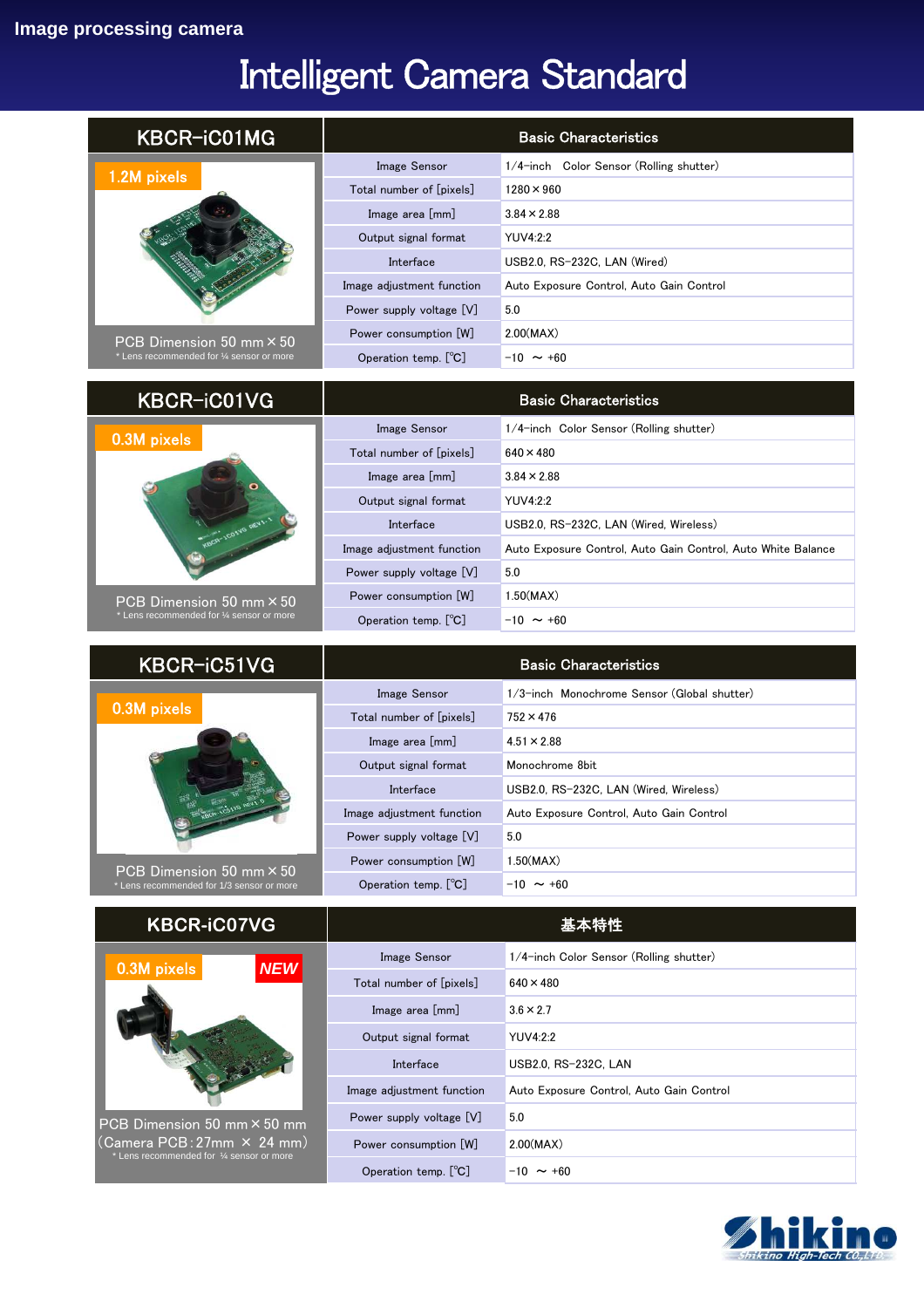# Intelligent Camera Standard

Image Processing Camera Line up



### Compact / Low power consumption ! Usable to various application by replacing software

### Print Inspection System **KBCR-iC51VG/iC01MG SP-CR2/P**

Print Inspection system correspond to Character/Barcode/2D barcode reading/inspection. By using the included Window application dedicated for inspection, it enables early introduction of print inspection into product line.

- Reading inspection of Character/Barcode/2D code.
- Storage/Aggregation/Trace of inspection result is possible.
- **Automatic trigger & positioning by image processing**
- LED light built-in (dimmable)
- $\blacksquare$  PoE (power supply/communication, with one LAN cable)
- Notification to external equipment when NG occurred (Relay output)
- $\blacksquare$  Lens selectable depend on application/environment
- 2 types of camera resolution

#### **KBCR-iC51VG SP-CR2/P 0.3M pixel**

Eliminate distortion caused by moving object by adopting global shutter. Character/Barcode on the conveyer moving with high speed can be inspected.

#### **KBCR-iC01MG SP-CR2/P 1.2M pixel**

High resolution camera enables read small letters. In addition, since capturing area can be wider, freedom of work position is improved.

### Face Detection (Age and gender)

#### **KBCR-iC01VG SP-FD1**

Output information data of number of faces(people), age, gender and staying time(face detecting time). Judging by face contours, wrinkles and stains.



## **Character Recognition Camera**

**KBCR-iC51VG SP-CR2/A SP-CR2/C KBCR-iC51VG/iC01MG SP-CR2/A**

Offer camera module part of Print Inspection System. Can be installed into various inspection system and character / barcode reading equipment

- Correspond to reading of English letters, numbers and symbol (not correspond to Japanese language)
- Correspond to reading of each type of 1D/2D code
- Minimum PCB construction : 2 PCBs Possible to specify various potion (for ex., PoE/LED etc.)
- Communication I/F: USB/LAN/RS-232C

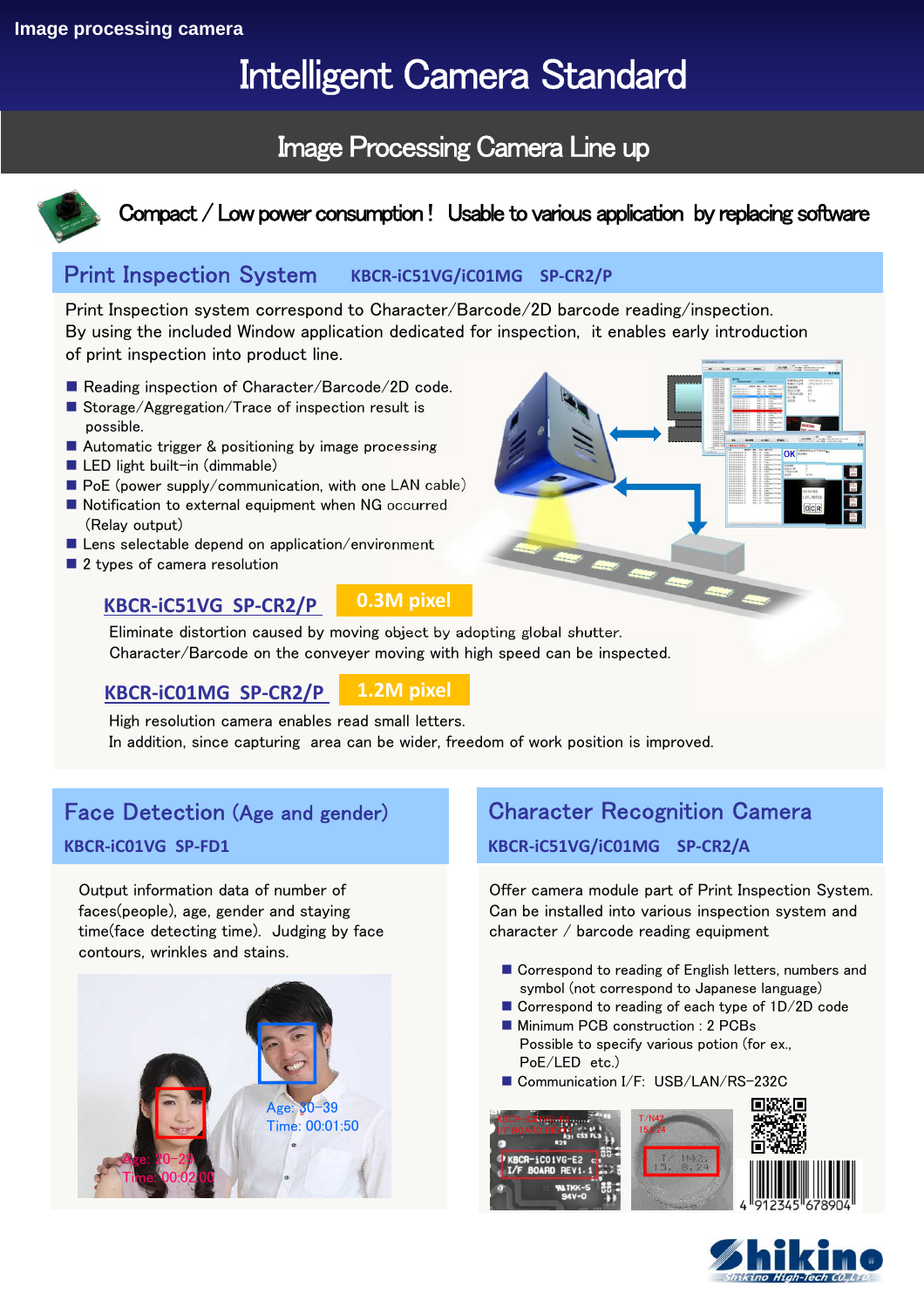# Intelligent Camera Lite

#### Feature

- Ultra compact Intelligent Camera Module
- **Possible to use as LAN camera module**
- FFC connection with camera and CPU board improved installation freedom.
- Installed Image Processing Processor (Renesas RZ/A1H: ARM Coretex-A9 400MHz)
- $\blacksquare$  High speed start up. High frame rate (Max:60fps) \*compared with conventional product
- Installed distortion correction function and JPEG HW IP
- Correspond to PoE power supply (option)

| <b>KBCR-iC11VG</b> | Image Sensor                                      | $1/4$ -inch Color Sensor (Rolling shutter)           |  |  |
|--------------------|---------------------------------------------------|------------------------------------------------------|--|--|
|                    | Total number of [pixels]                          | 640 X 480                                            |  |  |
| $0.3M$ pixels      | Imaging area $\text{[mm]}$                        | $3.6 \times 2.7$                                     |  |  |
|                    | Output signal format                              | USB2.0 (MJPEG 60fps/YUV 12fps, LAN (UDP MJPEG 60fps) |  |  |
|                    | External connection                               | USB miniB connector, LAN connector                   |  |  |
|                    | Option PCB                                        | LAN PCB(Wired), PoE LAN PCB(Wired), IR LED PCB       |  |  |
|                    | Power supply voltage[V] /<br>Power consumption[W] | 1.00(MAX)<br>5.0                                     |  |  |
|                    | Operation temp.[°C] /Storage temp. [°C]           | $-20 \sim +60$ / $-20 \sim +80$ (excluding lens)     |  |  |

### **Product Lie up**

#### QR code recognition camera module

#### KBCR-iC11VG-CR3x

QR code reading function installed. Reading accuracy is dramatically improved by distortion correction function.

- Correspond for QR in smartphone
- Compact and ideal for embedded use
- Suitable for various installation condition by wide to narrow view angle lens

#### Distortion Correction function installed USB/LAN Camera

#### KBCR-iC11VG-N1U/N1L/N1P

Correct distortion in the camera and output Support image processing at latter stage



### Non-contact Gesture input device KBCR-iC11VG-GM1U-IRL



Resolve troubles caused by "contact" by non-contact operation

Easy gesture input with USB connection